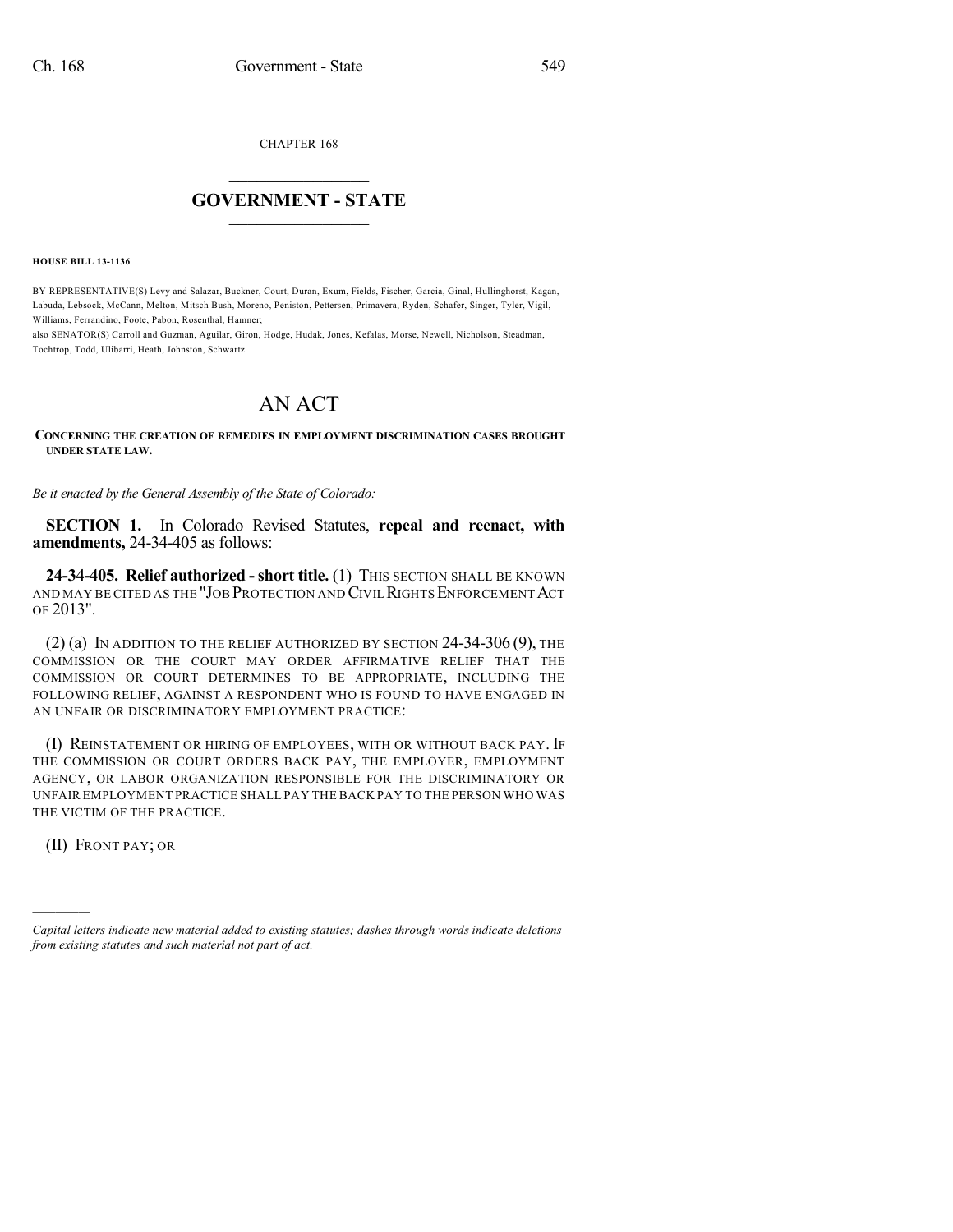(III) ANY OTHER EQUITABLE RELIEF THE COMMISSION OR COURT DEEMS APPROPRIATE.

(b) IF THE COMMISSION OR COURT ORDERS BACK PAY, THE LIABILITY FOR BACK PAY ACCRUES FROM A DATE NOT MORE THAN TWO YEARS PRIOR TO THE FILING OF A CHARGE WITH THE DIVISION.THE COMMISSION OR COURT SHALL REDUCE AN AWARD OF BACK PAY BY ANY AMOUNT OF ACTUAL EARNINGS OF, OR AMOUNTS THAT COULD HAVE BEEN EARNED WITH REASONABLE DILIGENCE BY, THE PERSON WHO WAS THE VICTIM OF THE DISCRIMINATORY OR UNFAIR EMPLOYMENT PRACTICE.

(3) (a) IN ADDITION TO THE RELIEF AVAILABLE PURSUANT TO SUBSECTION (2) OF THIS SECTION, AND EXCEPT AS PROVIDED IN PARAGRAPH  $(g)$  OF THIS SUBSECTION  $(3)$ , IN A CIVIL ACTION BROUGHT BY A PLAINTIFF UNDER THIS PART 4 AGAINST A DEFENDANT WHO IS FOUND TO HAVE ENGAGED IN AN INTENTIONAL DISCRIMINATORY OR UNFAIR EMPLOYMENT PRACTICE, THE PLAINTIFF MAY RECOVER COMPENSATORY AND PUNITIVE DAMAGES AS SPECIFIED IN THIS SUBSECTION (3). THE COURT SHALL NOT AWARD A PLAINTIFF COMPENSATORY OR PUNITIVE DAMAGES WHEN THE DEFENDANT IS FOUND TO HAVE ENGAGED IN AN EMPLOYMENT PRACTICE THAT IS UNLAWFUL SOLELY BECAUSE OF ITS DISPARATE IMPACT.

(b) (I) EXCEPT AS LIMITED BY THE "COLORADO GOVERNMENTAL IMMUNITY ACT", ARTICLE 10 OF THIS TITLE, AND EXCEPT AS PROVIDED IN SUBPARAGRAPH (II) OF THIS PARAGRAPH (b), A PLAINTIFF MAY RECOVER PUNITIVE DAMAGES AGAINST A DEFENDANT,OTHER THAN THE STATE OR ANY POLITICAL SUBDIVISION,COMMISSION, DEPARTMENT, INSTITUTION, OR SCHOOL DISTRICT OF THE STATE, IF THE PLAINTIFF DEMONSTRATES BY CLEAR AND CONVINCING EVIDENCE THAT THE DEFENDANT ENGAGED IN A DISCRIMINATORY OR UNFAIR EMPLOYMENT PRACTICE WITH MALICE OR RECKLESS INDIFFERENCE TO THE RIGHTS OF THE PLAINTIFF. HOWEVER, IF THE DEFENDANT DEMONSTRATES GOOD-FAITH EFFORTS TO COMPLY WITH THIS PART 4 AND TO PREVENT DISCRIMINATORY AND UNFAIR EMPLOYMENT PRACTICES IN THE WORKPLACE, THE COURT SHALL NOT AWARD PUNITIVE DAMAGES AGAINST THE DEFENDANT.

(II) THE COURT SHALL NOT AWARD PUNITIVE DAMAGES IN A CIVIL ACTION INVOLVING A CLAIM OF FAILURE TO MAKE A REASONABLE ACCOMMODATION FOR A PERSON WITH A DISABILITY IFTHE DEFENDANT DEMONSTRATES GOOD-FAITH EFFORTS TO IDENTIFY AND MAKE A REASONABLE ACCOMMODATION THAT WOULD PROVIDE THE PERSON WITH A DISABILITY AN EQUALLY EFFECTIVE OPPORTUNITY AND WOULD NOT CAUSE AN UNDUE HARDSHIP ON THE OPERATION OF THE DEFENDANT'S BUSINESS.

(c) APLAINTIFFMAY RECOVER COMPENSATORY DAMAGES AGAINST A DEFENDANT FOR OTHER PECUNIARY LOSSES,EMOTIONAL PAIN AND SUFFERING,INCONVENIENCE, MENTAL ANGUISH,LOSS OFENJOYMENT OF LIFE,AND OTHER NONPECUNIARY LOSSES.

(d) (I) EXCEPT AS PROVIDED IN SUBPARAGRAPH (II) OF THIS PARAGRAPH (d), THE TOTAL AMOUNT OF COMPENSATORY AND PUNITIVE DAMAGES AWARDED PURSUANT TO THIS SUBSECTION (3) SHALL NOT EXCEED THE AMOUNTS SPECIFIED IN 42 U.S.C. SEC. 1981a (b) (3).

(II) FOR EMPLOYERS WHO EMPLOY FEWER THAN FIFTEEN EMPLOYEES, THE TOTAL AMOUNT OF COMPENSATORY AND PUNITIVE DAMAGES AWARDED PURSUANT TO THIS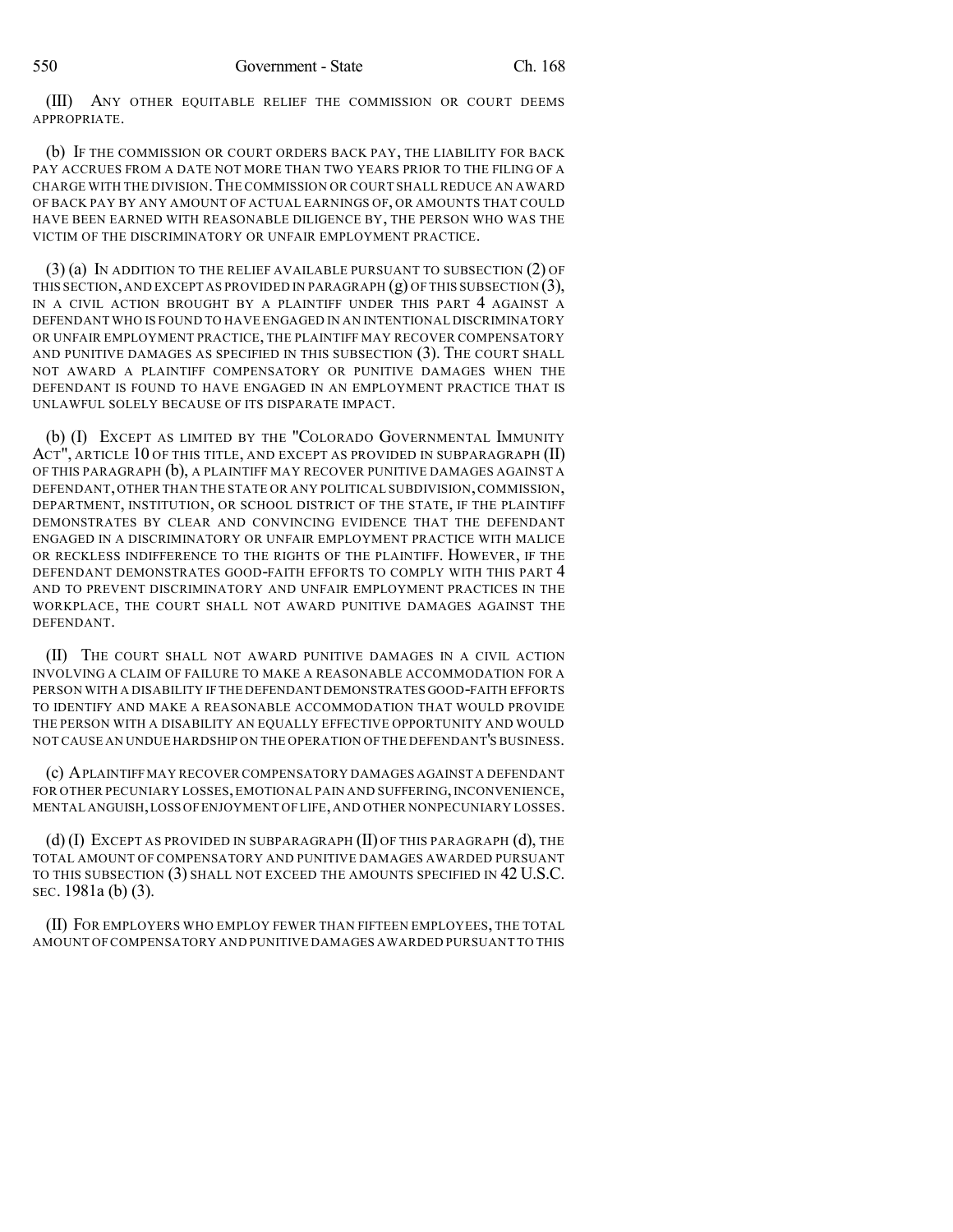SUBSECTION (3) SHALL NOT EXCEED THE FOLLOWING AMOUNTS:

(A) IF THE DEFENDANT HAS ONE OR MORE EMPLOYEES BUT FEWER THAN FIVE EMPLOYEES IN EACH OF TWENTY OR MORE CALENDAR WEEKS IN EITHER THE CURRENT OR PRECEDING CALENDAR YEAR, TEN THOUSAND DOLLARS; OR

(B) IF THE DEFENDANT HAS FIVE OR MORE EMPLOYEES BUT FOURTEEN OR FEWER EMPLOYEES IN EACH OF TWENTY OR MORE CALENDAR WEEKS IN EITHER THE CURRENT OR PRECEDING CALENDAR YEAR, TWENTY-FIVE THOUSAND DOLLARS.

(III) IN DETERMINING THE APPROPRIATE LEVEL OF DAMAGES TO AWARD A PLAINTIFF WHO HAS BEEN THE VICTIM OF AN INTENTIONAL DISCRIMINATORY OR UNFAIR EMPLOYMENT PRACTICE, THE COURT SHALL CONSIDER THE SIZE AND ASSETS OFTHE DEFENDANT AND THE EGREGIOUSNESS OF THE INTENTIONAL DISCRIMINATORY OR UNFAIR EMPLOYMENT PRACTICE.

(IV) IF A PLAINTIFF ASSERTS CLAIMS OF INTENTIONAL DISCRIMINATORY OR UNFAIR EMPLOYMENT PRACTICES UNDER THIS ARTICLE AND UNDER APPLICABLE FEDERAL ANTI-DISCRIMINATION LAWS, THE PLAINTIFF MAY RECOVER RELIEF UNDER THIS SECTION ONLY ONCE FOR THE SAME INJURIES, DAMAGES, OR LOSSES.

(e) COMPENSATORY OR PUNITIVE DAMAGES AWARDED PURSUANT TO THIS SUBSECTION (3) ARE IN ADDITION TO, AND DO NOT INCLUDE, FRONT PAY, BACK PAY, INTEREST ON BACK PAY, OR ANY OTHER TYPE OF RELIEF AWARDED PURSUANT TO SUBSECTION (2) OF THIS SECTION.

(f) THE REMEDIES SPECIFIED IN THIS SUBSECTION (3)APPLY TO CAUSES OF ACTION ALLEGING DISCRIMINATORY OR UNFAIR EMPLOYMENT PRACTICES ACCRUING ON OR AFTER JANUARY 1, 2015.

(g) IN A CIVIL ACTION INVOLVING A CLAIM OF DISCRIMINATION BASED ON AGE, THE PLAINTIFF IS ENTITLED ONLY TO THE RELIEF AUTHORIZED IN SUBSECTION (2) OF THIS SECTION AND IN  $29$  U.S.C. sec. 626 (b) and  $29$  U.S.C. sec. 216 (b) If the COURT FINDS THAT THE DEFENDANT ENGAGED IN A DISCRIMINATORY OR UNFAIR EMPLOYMENT PRACTICE BASED ON AGE. IF, IN ADDITION TO ALLEGING DISCRIMINATION BASED ON AGE,THE PLAINTIFF ALLEGES DISCRIMINATION BASED ON ANY OTHER FACTOR SPECIFIED IN SECTION 24-34-402(1),THIS PARAGRAPH (g) DOES NOT PRECLUDE A PLAINTIFF FROM RECOVERING THE RELIEF AUTHORIZED BY THIS SECTION FOR THAT DISCRIMINATION CLAIM.

(4) IF A PLAINTIFF IN A CIVIL ACTION FILED UNDER THIS PART 4 SEEKS COMPENSATORY OR PUNITIVE DAMAGES PURSUANT TO SUBSECTION (3) OF THIS SECTION, ANY PARTY TO THE CIVIL ACTION MAY DEMAND A TRIAL BY JURY.

(5) IN ANY CIVIL ACTION UNDER THIS PART 4, THE COURT MAY AWARD REASONABLE ATTORNEY FEES AND COSTS TO THE PREVAILING PLAINTIFF. IF THE COURT FINDS THAT AN ACTION OR DEFENSE BROUGHT PURSUANT TO THIS PART 4WAS FRIVOLOUS, GROUNDLESS, OR VEXATIOUS AS PROVIDED IN ARTICLE 17 OF TITLE 13, C.R.S., THE COURT MAY AWARD COSTS AND ATTORNEY FEES TO THE DEFENDANT IN THE ACTION.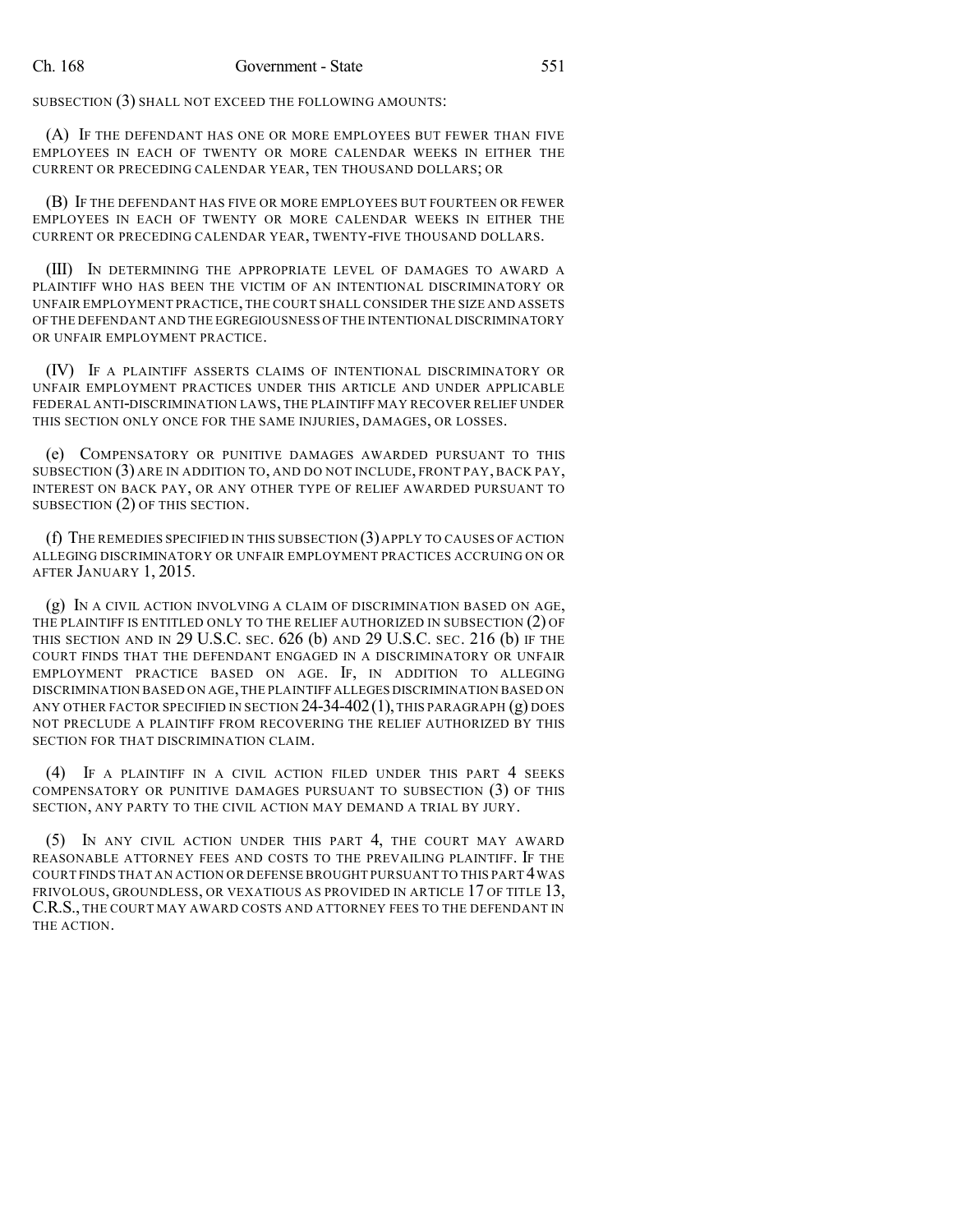552 Government - State Ch. 168

(6) EXCEPT WHEN FEDERAL LAW IS SILENT ON THE ISSUE, THIS SECTION SHALL BE CONSTRUED, INTERPRETED, AND APPLIED IN A MANNER THAT IS CONSISTENT WITH STANDARDS ESTABLISHED THROUGH JUDICIAL INTERPRETATION OF TITLE VII OF THE FEDERAL "CIVIL RIGHTS ACT OF 1964", AS AMENDED, 42 U.S.C. SEC. 2000e ET SEQ.; THE FEDERAL "AGE DISCRIMINATION IN EMPLOYMENT ACT OF 1967", AS AMENDED, 29 U.S.C. SEC. 621 ET SEQ.; TITLES I AND V OF THE FEDERAL "AMERICANS WITH DISABILITIES ACT OF 1990", AS AMENDED, 42 U.S.C. SEC. 12111 ET SEQ.; AND THE FEDERAL "CIVIL RIGHTS ACT OF 1991", 42 U.S.C. SEC. 1981a.

(7) NOTHING IN THIS SECTION PRECLUDES A PARTY FROM ASSERTING ANY OTHER AVAILABLE STATUTORY OR COMMON LAW CLAIMS.

(8) (a) AS USED IN THIS SUBSECTION (8), "AGGRIEVED PARTY" MEANS A PERSON WHO HAS FILED A COMPLAINT ALLEGING AN INTENTIONAL DISCRIMINATORY OR UNFAIR EMPLOYMENT PRACTICE, INCLUDING AN APPLICANT FOR A POSITION IN THE STATE PERSONNEL SYSTEM OR AN EMPLOYEE IN THE STATE PERSONNEL SYSTEM.

(b) THE COMMISSION, A COMMISSIONER, AN ADMINISTRATIVE LAW JUDGE APPOINTED PURSUANT TO PART 10 OF ARTICLE 30 OF THIS TITLE, OR, IN CASES INVOLVING APPLICANTS FOR POSITIONS IN OR EMPLOYEES IN THE STATE PERSONNEL SYSTEM, THE STATE PERSONNEL BOARD ESTABLISHED PURSUANT TO SECTION 14 OF ARTICLE XII OF THE STATE CONSTITUTION SHALL NOT AWARD DAMAGES TO AN AGGRIEVED PARTY ALLEGING AN INTENTIONAL DISCRIMINATORY OR UNFAIR EMPLOYMENT PRACTICE. AN AGGRIEVED PARTY WHO IS SEEKING DAMAGES AS AUTHORIZED IN SUBSECTION (3) OF THIS SECTION MUST FILE A CIVIL ACTION IN A COURT OF COMPETENT JURISDICTION TO RECOVER THOSE DAMAGES; EXCEPT THAT PUNITIVE DAMAGES ARE NOT RECOVERABLE AGAINST THE STATE OR ANY POLITICAL SUBDIVISION, COMMISSION, DEPARTMENT, INSTITUTION, OR SCHOOL DISTRICT OF THE STATE.

(c) (I) UPON ISSUANCE OF AN ORDER BY THE COMMISSION PURSUANT TO SECTION 24-34-306 (9) AND SUBSECTION (2) OF THIS SECTION OR OF A WRITTEN DECISION BY THE STATE PERSONNEL BOARD PURSUANT TO SECTION 24-50-125.4 IN WHICH THE COMMISSION OR STATE PERSONNEL BOARD MAKES A FINDING OF AN INTENTIONAL DISCRIMINATORY OR UNFAIR EMPLOYMENT PRACTICE, AN AGGRIEVED PARTY MAY FILE A CIVIL ACTION IN A DISTRICT COURT IN THIS STATE SEEKING DAMAGES AS AUTHORIZED IN SUBSECTION (3) OF THIS SECTION.

(II) FOR COMPLAINTS FILED WITH THE COMMISSION,THE AGGRIEVED PARTY MUST FILE THE ACTION FOR DAMAGES WITHIN THIRTY DAYS AFTER THE DATE THE COMMISSION MAILS NOTICE OF THE ORDER ISSUED PURSUANT TO SECTION 24-34-306 (9) AND SUBSECTION (2) OF THIS SECTION. IF THE AGGRIEVED PARTY FAILS TO FILE AN ACTION FOR DAMAGES WITHIN THIRTY DAYS AFTER THE DATE THE NOTICE OF THE ORDER IS MAILED,THE ACTION IS BARRED, NO DISTRICT COURT HAS JURISDICTION TO HEAR THE ACTION, AND THE COMMISSION'S ORDER BECOMES FINAL AND IS SUBJECT TO JUDICIAL REVIEW PURSUANT TO SECTION 24-34-307.

(III) (A) FOR COMPLAINTS FILED WITH THE STATE PERSONNEL BOARD, IF AN ADMINISTRATIVE LAW JUDGE ISSUES THE INITIAL WRITTEN DECISION ON BEHALF OF THE STATE PERSONNEL BOARD,THE AGGRIEVED PARTY MAY NOT FILE A CIVIL ACTION UNTIL AFTER THE EXPIRATION OF THE THIRTY-DAY PERIOD SPECIFIED IN SECTION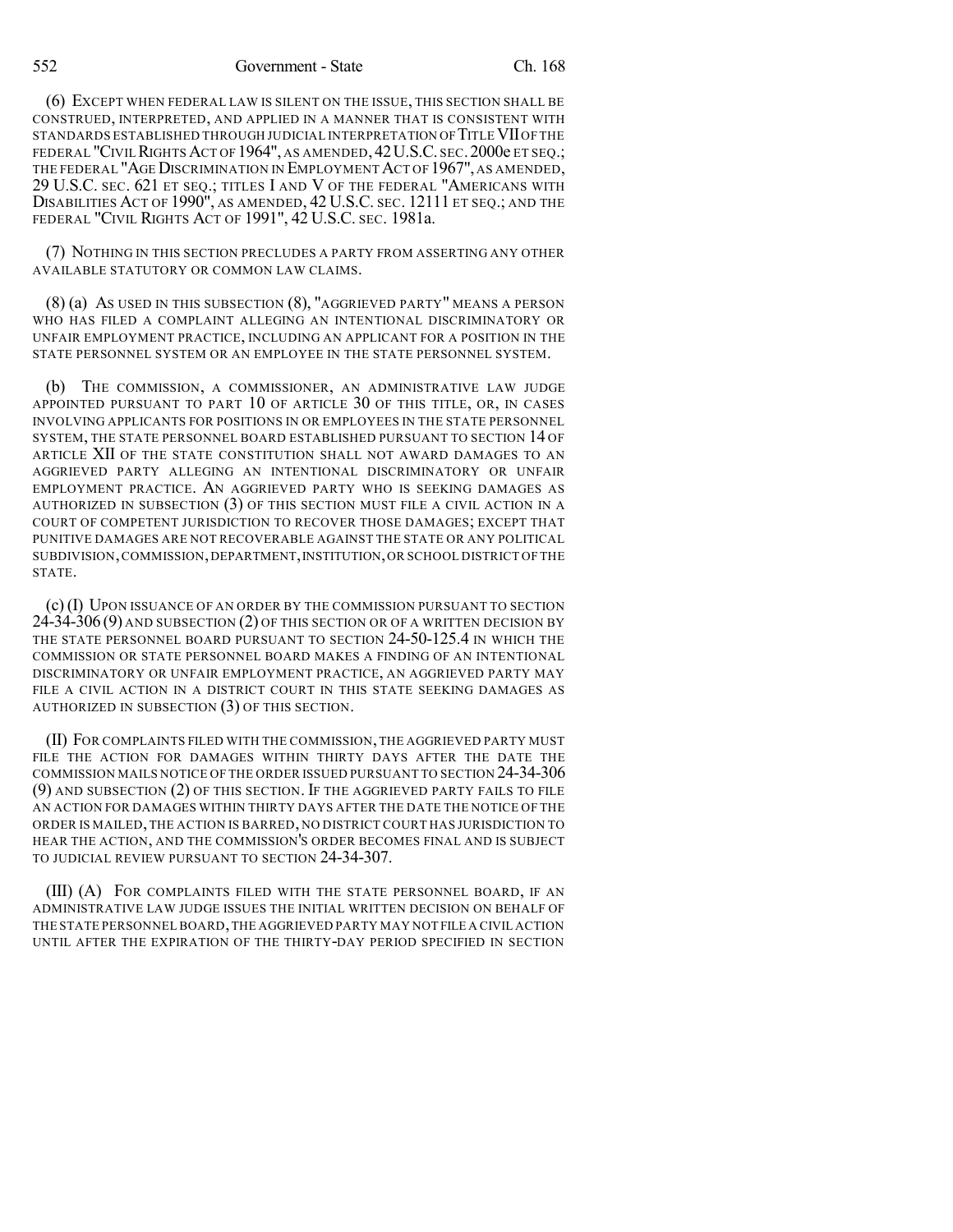24-50-125.4(4) FOR FILING AN APPEAL.IF A PARTY DOES NOT FILE AN APPEAL OF THE ADMINISTRATIVE LAW JUDGE'S INITIAL DECISION WITH THE STATE PERSONNEL BOARD IN ACCORDANCE WITH SECTION 24-50-125.4 (4), THE AGGRIEVED PARTY MUST FILE THE CIVIL ACTION FOR COMPENSATORY DAMAGES WITHIN THIRTY DAYS AFTER THE EXPIRATION OF THE APPEAL PERIOD SPECIFIED IN SECTION 24-50-125.4 (4). IF A PARTY FILES AN APPEAL WITH THE STATE PERSONNEL BOARD IN ACCORDANCE WITH SECTION 24-50-125.4 (4), THE AGGRIEVED PARTY MUST FILE THE CIVIL ACTION FOR COMPENSATORY DAMAGES WITHIN THIRTY DAYS AFTER THE DATE THE STATE PERSONNEL BOARD TRANSMITS THE NOTICE OF ITS DECISION ON THE APPEAL IN ACCORDANCE WITH SECTION 24-50-125.4 (6).

(B) IF THE AGGRIEVED PARTY FAILS TO FILE AN ACTION FOR COMPENSATORY DAMAGES WITHIN THIRTY DAYS AFTER THE APPEAL PERIOD EXPIRES OR THE DATE THE STATE PERSONNEL BOARD'S NOTICE OF DECISION IS TRANSMITTED, WHICHEVER IS APPLICABLE PURSUANT TO SUB-SUBPARAGRAPH (A)OF THIS SUBPARAGRAPH (III), THE ACTION FOR COMPENSATORY DAMAGES IS BARRED, NO DISTRICT COURT HAS JURISDICTION TO HEAR THE ACTION, AND THE STATE PERSONNEL BOARD'S DECISION BECOMES FINAL AND IS SUBJECT TO JUDICIAL REVIEW PURSUANT TO SECTIONS 24-50-125.4 (3) AND 24-4-106 (11).

(d) (I) IF THE AGGRIEVED PARTY INITIALLY FILED A COMPLAINT WITH THE COMMISSION,THE AGGRIEVED PARTY AND THE DISTRICT COURT SHALL SERVE A COPY OF THE CIVIL ACTION COMPLAINT ON THE COMMISSION, AND UPON RECEIPT OF THE CIVIL ACTION COMPLAINT, THE COMMISSION'S ORDER IS AUTOMATICALLY STAYED PENDING THE OUTCOME OF THE CIVIL ACTION, IN WHICH CASE THE COMMISSION'S DECISION IS NOT A FINAL ORDER SUBJECT TO JUDICIAL REVIEW PURSUANT TO SECTION 24-34-307 UNTIL THE DISTRICT COURT ISSUES A FINAL JUDGMENT IN THE CIVIL ACTION FOR DAMAGES.

(II) IF THE AGGRIEVED PARTY IS AN APPLICANT FOR A POSITION IN OR AN EMPLOYEE IN THE STATE PERSONNEL SYSTEM, THE AGGRIEVED PARTY AND THE DISTRICT COURT SHALL SERVE A COPY OF THE CIVIL ACTION COMPLAINT ON THE STATE PERSONNEL BOARD, AND UPON RECEIPT OF THE COMPLAINT, THE STATE PERSONNEL BOARD'S DECISION IS AUTOMATICALLY STAYED PENDING THE OUTCOME OF THE CIVIL ACTION, IN WHICH CASE THE STATE PERSONNEL BOARD'S DECISION IS NOT A FINAL ORDER SUBJECT TO JUDICIAL REVIEW PURSUANT TO SECTIONS 24-50-125.4 (3) AND 24-4-106 (11) UNTIL THE DISTRICT COURT ISSUES A FINAL JUDGMENT IN THE CIVIL ACTION FOR COMPENSATORY DAMAGES.

(e) (I) IN A CIVIL ACTION BROUGHT PURSUANT TO THIS SUBSECTION (8) FOR DAMAGES AFTER THE COMMISSION OR STATE PERSONNEL BOARD MAKES A FINDING OF AN INTENTIONAL DISCRIMINATORY OR UNFAIR EMPLOYMENT PRACTICE, THE DISTRICT COURT SHALL CONSIDER THE ISSUE OF WHETHER THE AGGRIEVED PARTY IS ENTITLED TO DAMAGES AND THE AMOUNT OF DAMAGES, IF AWARDED.

(II) THE DISTRICT COURT MAY AWARD ATTORNEY FEES AND COSTS IN CONNECTION WITH THE ACTION FOR DAMAGES CONSISTENT WITH SUBSECTION  $(5)$  OF THIS SECTION.

(III) THE DISTRICT COURT SHALL EXPEDITE THE ACTION FOR DAMAGES AND SET THE MATTER FOR TRIAL AT THE EARLIEST PRACTICAL TIME.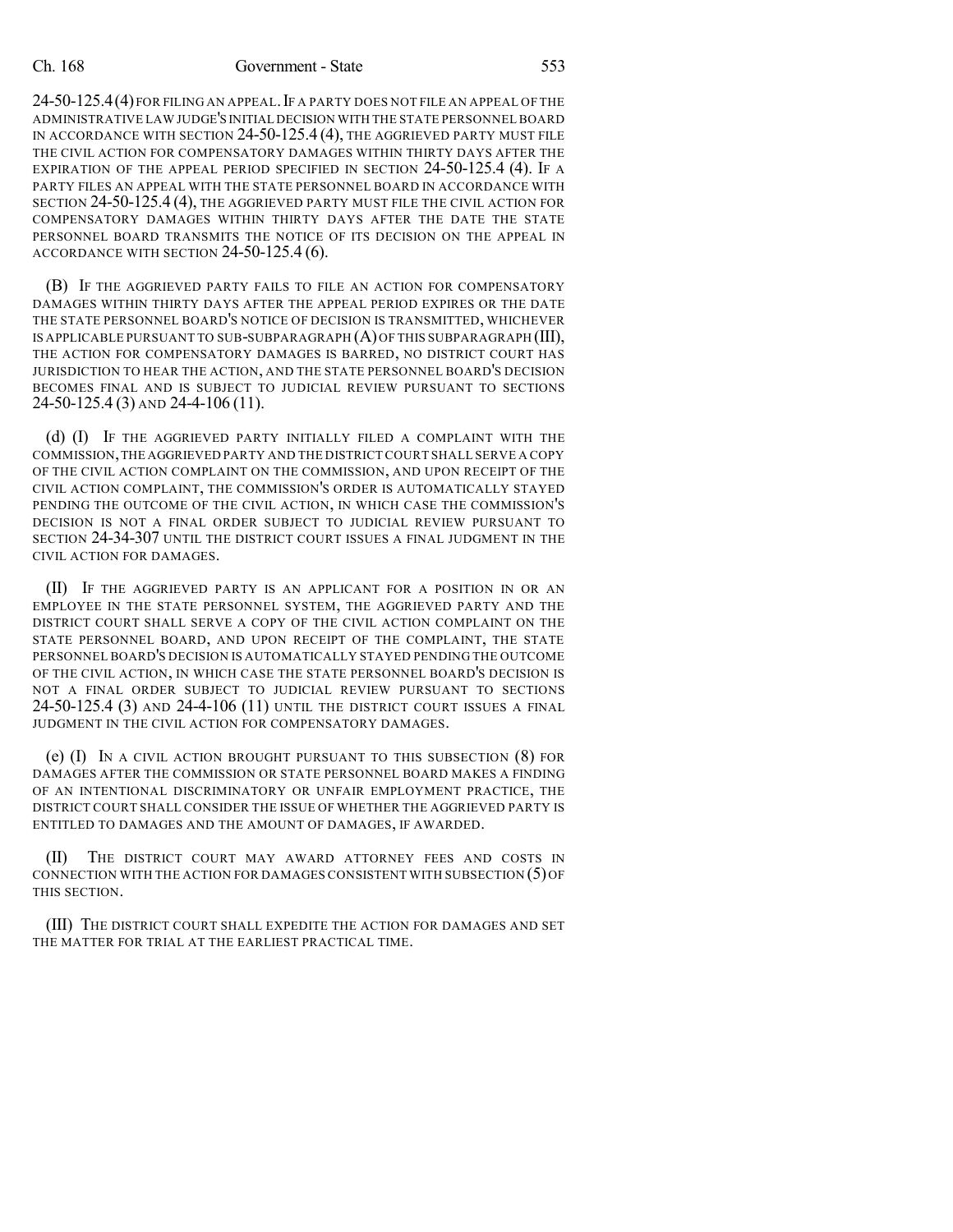554 Government - State Ch. 168

(f) UPON ENTERING A FINAL JUDGMENT IN A CIVIL ACTION BROUGHT PURSUANT TO THIS SUBSECTION (8), THE DISTRICT COURT SHALL SERVE NOTICE OF THE JUDGMENT ON THE PARTIES AND THE COMMISSION OR STATE PERSONNEL BOARD, AS APPROPRIATE. ONCE THE COMMISSION OR STATE PERSONNEL BOARD RECEIVES A FINAL JUDGMENT FROM THE DISTRICT COURT,THECOMMISSION OR STATE PERSONNEL BOARD SHALL INCORPORATE THE DISTRICT COURT JUDGMENT IN ITS ORDER OR DECISION, WHICH BECOMES A FINAL ORDER SUBJECT TO JUDICIAL REVIEW IN ACCORDANCE WITH SECTION 24-34-307OR SECTIONS 24-50-125.4(3)AND 24-4-106 (11), AS APPLICABLE.

(g) A CLAIM FILED PURSUANT TO THIS SUBSECTION (8) BY AN AGGRIEVED PARTY AGAINST THE STATE FOR COMPENSATORY DAMAGES FOR AN INTENTIONAL UNFAIR OR DISCRIMINATORY EMPLOYMENT PRACTICE IS NOT SUBJECT TO THE "COLORADO GOVERNMENTAL IMMUNITY ACT", ARTICLE 10 OF THIS TITLE.

**SECTION 2.** In Colorado Revised Statutes, 24-30-1510, **amend** (3) (a) as follows:

**24-30-1510. Riskmanagementfund- creation-authorizedandunauthorized payments.** (3) Expenditures shall be made out of the risk management fund in accordance with subsection (1) of this section only for the following purposes:

(a) To pay liability claims and expensesrelated thereto, brought against the state, its officials, or its employees pursuant to the "Colorado Governmental Immunity Act", article 10 of this title; and claims against the state, its officials, or its employees arising under federal law, which the state islegally obligated to pay and which are compromised or settled pursuant to section 24-30-1515 or in which a final money judgment against the state has been entered; OR CLAIMS FOR COMPENSATORY DAMAGES AGAINST THE STATE, ITS OFFICIALS, OR ITS EMPLOYEES PURSUANT TO SECTION 24-34-405;

**SECTION 3.** In Colorado Revised Statutes, 24-34-301, **amend** (1) as follows:

**24-34-301. Definitions.** As used in parts 3 to 7 of this article, unlessthe context otherwise requires:

(1) "Age" means a chronological age of at least forty years. but lessthan seventy years.

**SECTION 4.** In Colorado Revised Statutes, 24-34-305, **amend** (1) (c) as follows:

**24-34-305. Powers and duties of commission.** (1) The commission has the following powers and duties:

(c) (I) To investigate and study the existence, character, causes, and extent of unfair or discriminatory practices as defined in parts 4 to 7 of this article and to formulate plans for the elimination thereof OF THOSE PRACTICES by educational or other means.

(II) (A) IN FURTHERANCE OF ITS EDUCATIONAL EFFORTS TO REDUCE INSTANCES